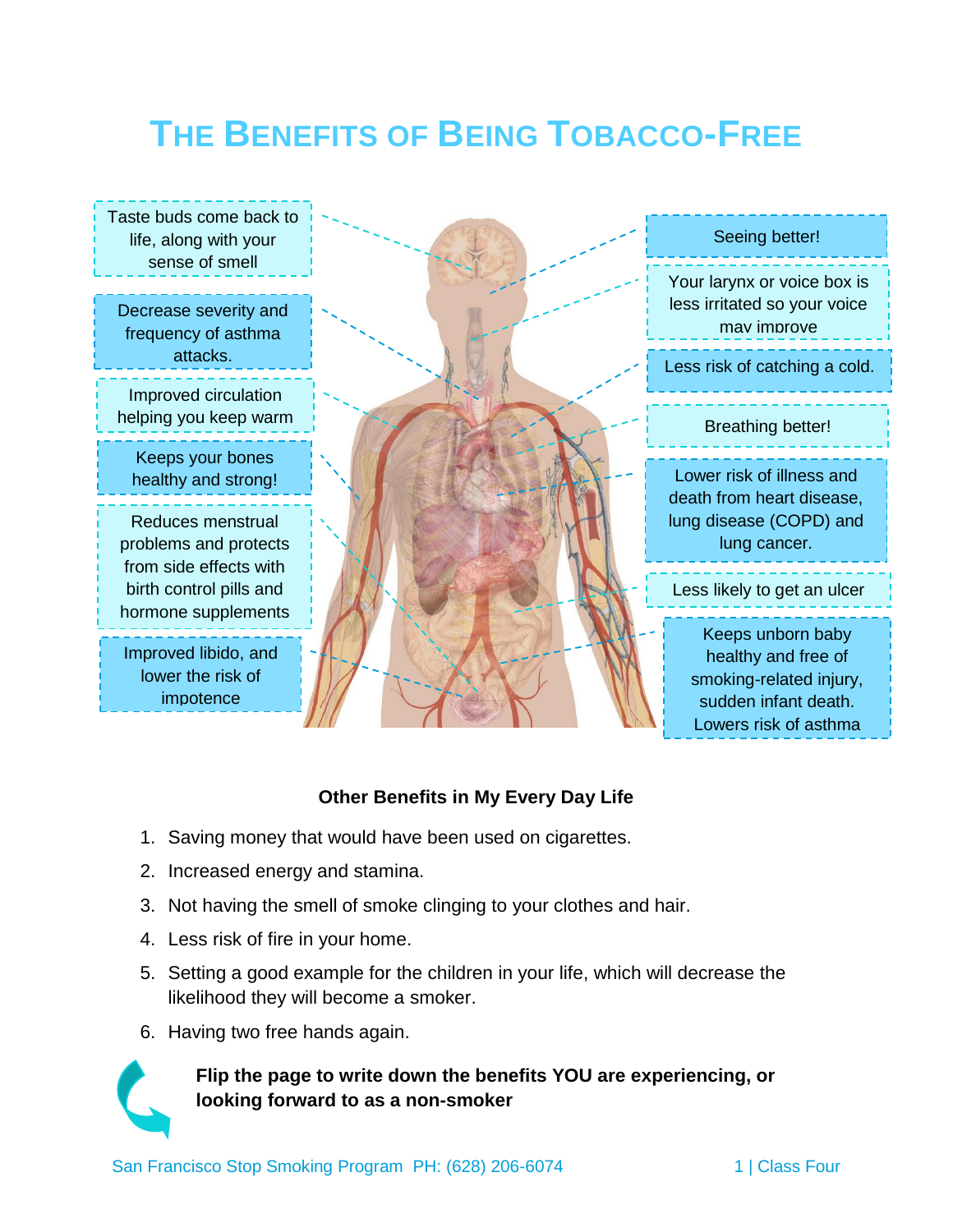**Some benefits I've already noticed from not smoking are:** 

**Some benefits I'm looking forward to as a non-smoker are:**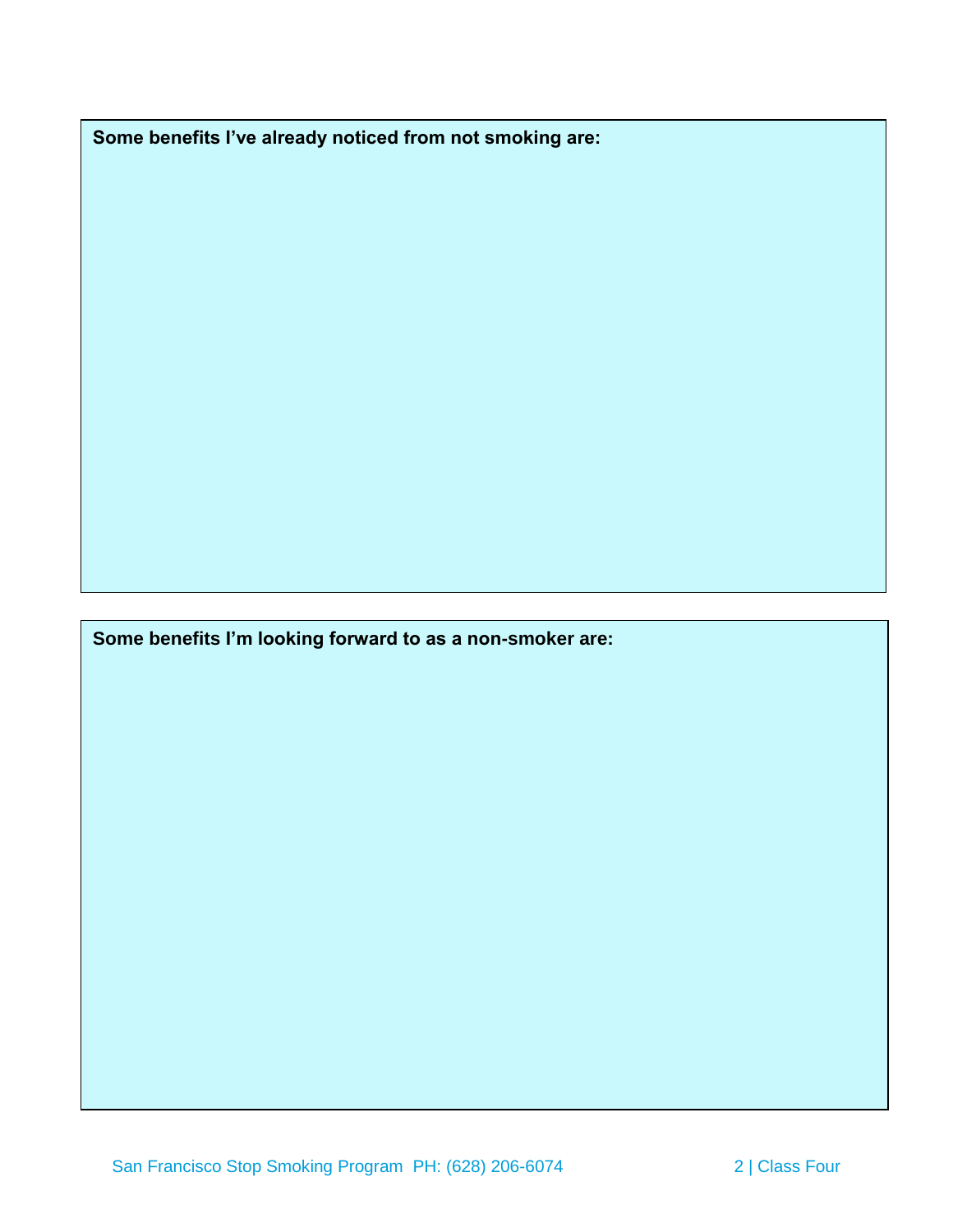# **AM I STRESSED?**

#### **What is Stress?**

Stress is your body's automatic response to danger. Your muscles tighten, blood pressure goes up, your heart races, and your adrenaline is pumped. Possible stressors can range from everyday annoyances-missing the bus to a major loss in your life.

### **What are signs of Stress?**

Signs of stress can be physical or emotional or both. They can be demonstrated by one or a combination of these symptoms: headaches, fatigue, depression, changes in sleeping eating, reduced sex drive, feelings that you are out of control, mood changes, confusion, inability to think clearly, increased use of alcohol or other drugs.

# **What is the effect of stress on my health?**

Stress that is not managed can affect your health, contributing to ulcers, allergies, high blood pressure, heart attacks and strokes.



## **What can I do to control my stress level?**

Managing stress will help you feel calm instead of anxious or nervous. You will feel more peaceful and in control. Here are some ways you can control your stress level:

- Make time for yourself everyday, take a nap, read, meditate, do things you enjoy!
- Make exercise a part of your life, even a few minutes a day will help
- Do breathing exercises to relax yourself-take a depth breath through your nose and let your abdomen and chest fill with air. Repeat a few times
- Get enough sleep
- Talk about your worries, don't bottle them up
- Eat right, maintain a balanced diet and drink plenty of water.
- Limit alcohol and caffeine
- Manage your time wisely, set goals that are realistic
- Get support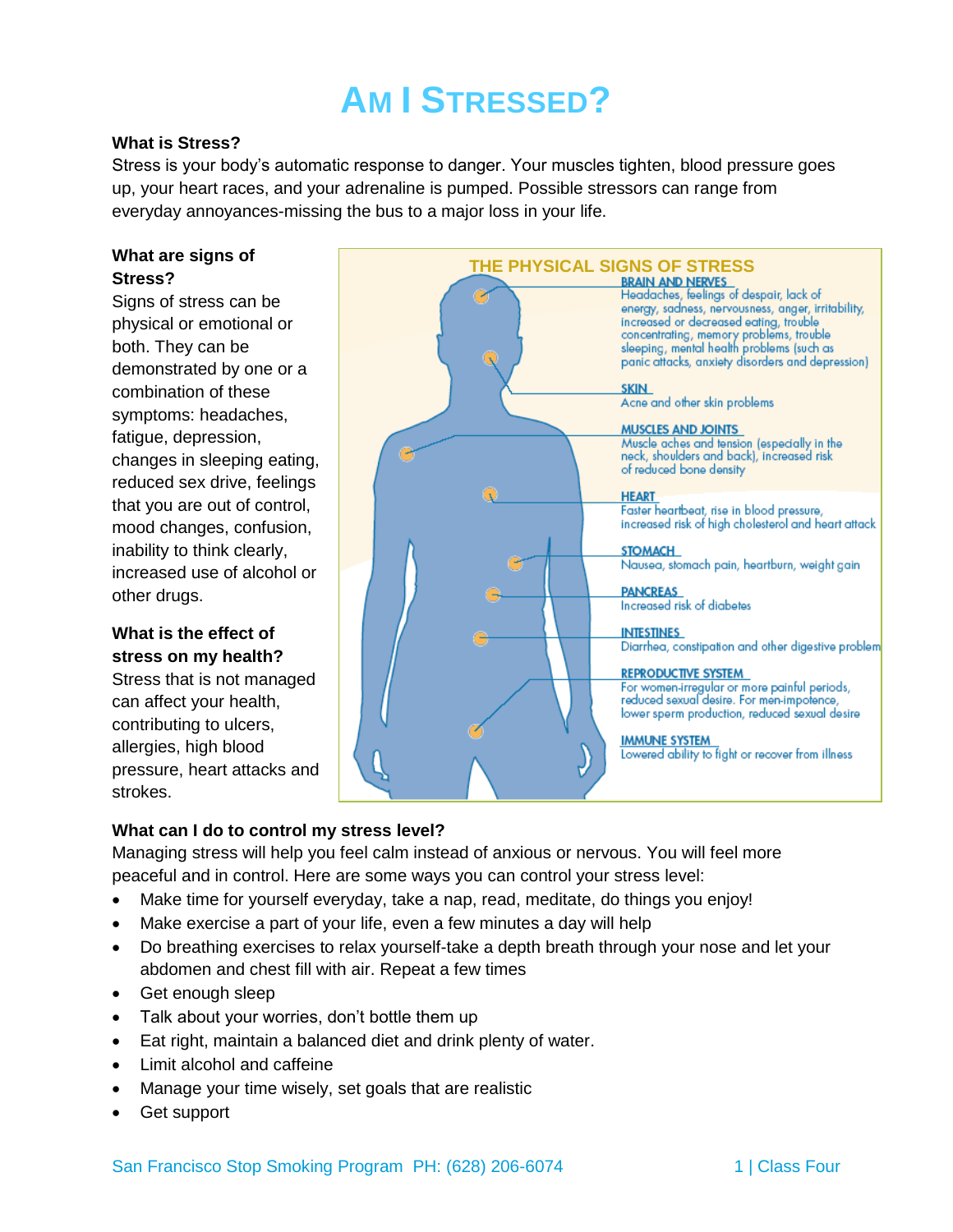# **33 Proven Stress Reducers**

- 1. Get up fifteen minutes earlier in the morning – make time for mishaps.
- 2. Do your morning preparations (lay out clothes, make lunches...) the night before.
- 3. Keep a calendar for appointments, pick up times, due dates, etc.
- 4. Don't do anything that you will have lie about later.
- 5. Make copies of all keys and put them somewhere you can have access them.
- 6. Regularly check up your car, appliances, home, relationships, etc. This will reduce the chance that things



break down at the worst possible moment.

- 7. Have a plan for handling wait times. A book/e-book, game app, or any app can help pass the time.
- 8. Avoid procrastinating. Procrastination can come back to haunt you.
- 9. Don't put up with something that doesn't work properly. If it is always causing you stress, fix it or get a new one.
- 10. Allow extra time to get to appointments such as interviews, flights, etc.
- 11. Eliminate or restrict the amount of caffeine in your diet. Drink enough water.



- 12. Don't be afraid to ask questions. Getting clarification may save you a lot of time.
- 13. Be willing to say no. Don't let yourself get stretched too thin. Take care of yourself.
- 14. Turn off your phone. Take some time for yourself to relax.
- 15. Take many stretch or walking breaks when you spend a lot of time sitting.
- 16. Use ear plugs if you can't find a quiet place.
- 17. Make sure you get enough sleep!



- 18. Organize your things so you don't lose them. Losing things is stressful.
- 19. Catch stress signs (upset stomach or shallow breathing) and take time to relax.
- 20. Write your thoughts and feelings down. It can help you process events and let go.
- 21. Try deep breathing: inhale through your nose counting to eight. Then slowly exhale to the count of 16. Repeat.
- 22. Visualize success. Imagine how great you will feel when you succeed.



- 23. Take breaks. Breaks can help refresh you and regain your focus.
- 24. Do something you enjoy every day.
- 25. Baths and showers can help to relieve tension.
- 26. Do a favor for someone else every day.
- 27. Avoid negative self-talk like "I'm too old, too fat, etc…" Try saying "I'm awesome!"
- 28. Do the tough/unpleasant tasks first. This will make the rest of your day easier.
- 29. Be willing to delegate tasks to people you trust.
- 30. Take lunch breaks to get away from your work.
- 31. Count to 10 before you say something that could make matters worse.
- 32. Forgive people and events. Holding onto grudges only hurts you.
- 33. Have an optimistic view of the world.

### **Source: California Smoker's Helpline**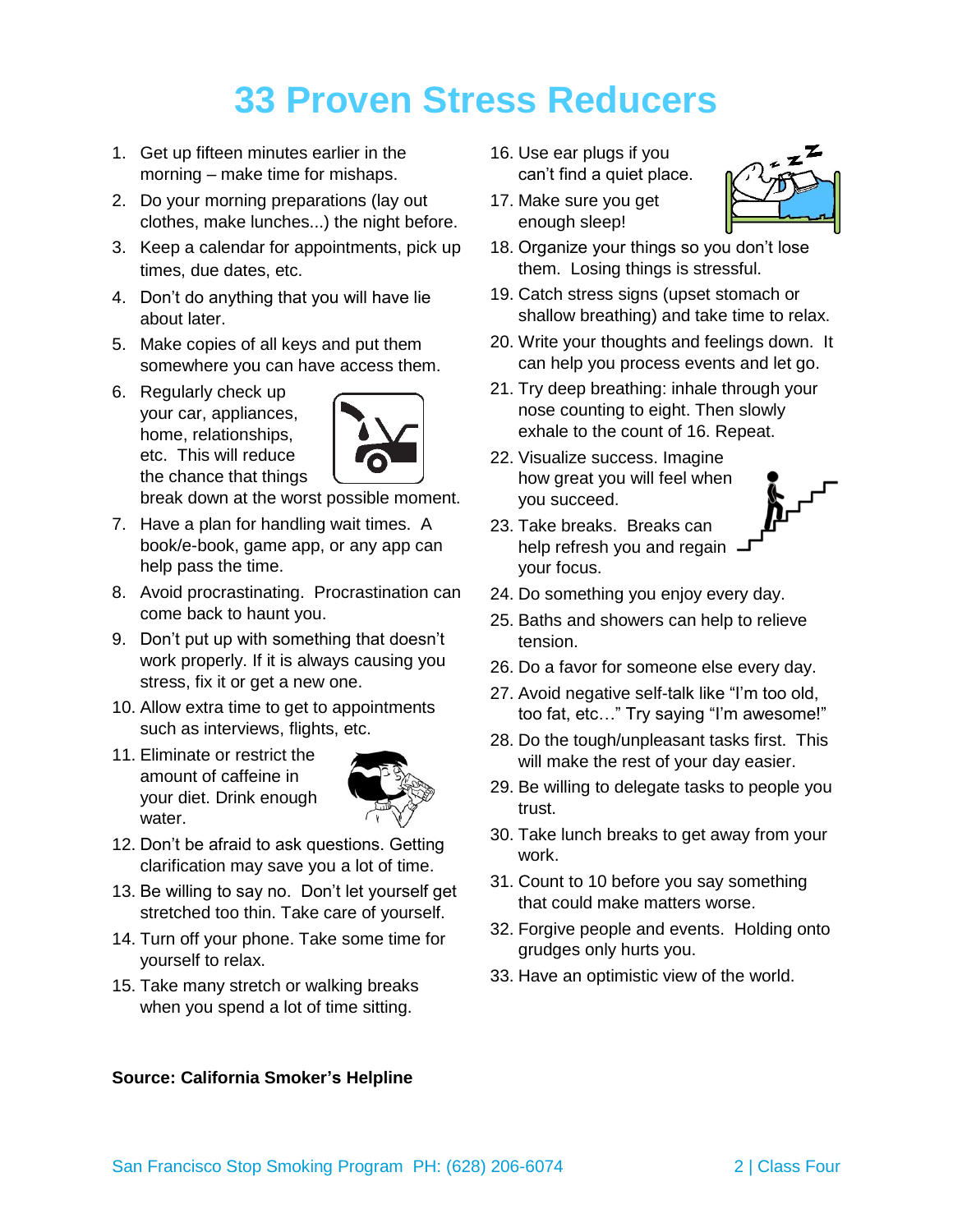# **COPING WITH FEELINGS**

Maybe you have used alcohol, drugs, and tobacco to cope with feelings and to even out your emotions. Here are some suggestions on how to cope when you feel overwhelmed by feelings.

# **Feeling Lonely?**



**Feeling Angry?**



# **Feeling Restless?**



# **Feeling Bored?**



Drugs, alcohol, and tobacco may have been like a friend that helped you through good and bad times. When you first quit it can feel like you've lost a friend. It's okay to feel sad, most people have experienced sadness and got through it just as you will. **Some things you can do to cope:**

 $\rightarrow$  Talk to a supportive friend

 $\rightarrow$  Curl up in a comfy blanket

- $\rightarrow$  Hug a pet or stuffed animal
- $\rightarrow$  Write a letter  $\rightarrow$  Start a journal
- $\rightarrow$  Get up and move!
	- $\rightarrow$  Start a new hobby

You may feel like smoking when you're angry. Now that you're quitting, **here are some strategies to help you deal with anger:**

- $\rightarrow$  Talk about your anger (vent) don't let it build up!
- $\rightarrow$  Squeeze a stress ball, pop packing plastic
- $\rightarrow$  Exercise
- $\rightarrow$  Take long deep breaths
- $\rightarrow$  Count to ten

Some people feel really hyper when they first quit, like they have more energy than they know what to do with. **Here's what you can do with that energy:**

- $\rightarrow$  Close your eyes and take a long deep breath
- $\rightarrow$  Take a walk in your favorite park or nature spot
- $\rightarrow$  Play a game with some friends or start a group
- $\rightarrow$  Put on some dance music and dance!

Sometimes people smoke, drink, or use drugs just to pass the time. **Try some of these options instead:**

- $\rightarrow$  Learn something new!
- $\rightarrow$  Do something for someone else
- $\rightarrow$  Doodle, sketch, do a puzzle or journal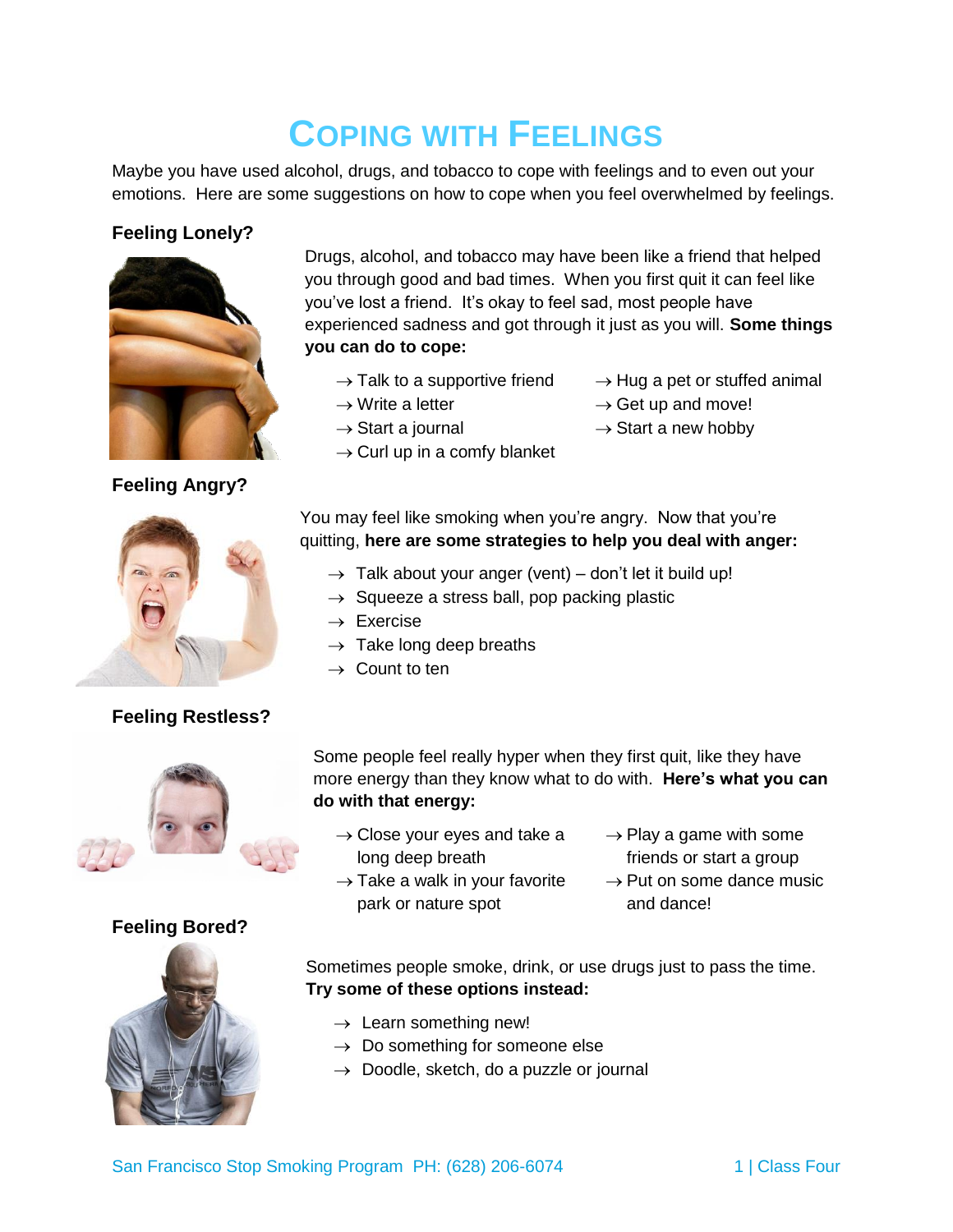# **6 Breathing Exercises to Relax in 10 Minutes or Less**

*While stress, frustration, and other daily setbacks will always be there, the good news is, so will our breath.*

**From:** Time Online, "*6 Breathing Exercises to Relax in 10 minutes or Less*," by Jordan Shakeshaft.

### **1. Sama Vritti or "Equal Breathing"**

How it's done: Balance can do a body good, beginning with the [breath](http://www.ncbi.nlm.nih.gov/pubmed/19735239)<sup>1</sup>. To start, inhale for a count of four, then exhale for a count of four — all through the nose, which adds a natural resistance to the breath. Got the basic [pranayama](http://www.yogajournal.com/practice/709)<sup>2</sup> down? More advanced yogis can aim for six to eight counts per breath with the same goal in mind: calm the nervous system, increase focus and reduce stress.

**When it works best:** Anytime, anyplace — but this is one technique that's especially effective before bed. "Similar to counting sheep," Pacheco says, "if you're having trouble falling asleep, this breath can help take your mind off the racing thoughts, or whatever might be distracting you from sleep."

**Level of difficulty:** Beginner

### **2. Abdominal Breathing Technique**

**How it's done:** With one hand on the chest and the other on the belly, take a deep breath in through the nose, ensuring the diaphragm (not the chest) inflates with enough air to create a stretch in the lungs. The goal: Six to 10 deep, slow breaths per minute for 10 minutes each day to experience immediate reductions to heart rate and blood pressure, McConnell says. Keep at it for six to eight weeks, and those benefits might stick around even longer.

**When it works best:** Before an exam, or any stressful event. But keep in mind, "Those who operate in a stressed state all the time might be a little shocked how hard it is to control the breath," Pacheco says. To help train the breath, consider biofeedback tools such as McConnell's **[Breathe Strong app](http://www.breathestrong.com/apps/)<sup>3</sup>**, which can help users pace their breathing wherever they are.

#### **Level of difficulty:** Beginner

### **3. Nadi Shodhana or "Alternate Nostril Breathing"**

**How it's done:** A yogi's best friend, this breath is said to bring calm and balance, and unite the right and left [sides of the brain](http://www.yogajournal.com/poses/2487)<sup>4</sup>. Starting in a comfortable meditative pose, hold the right thumb over the right nostril and inhale deeply through the left nostril. At the peak of inhalation, close off the left nostril with the ring finger, then exhale through the right nostril. Continue the pattern, inhaling through the right nostril, closing it off with the right thumb and exhaling through the left nostril.

**When it works best:** Crunch time, or whenever it's time to focus or energize. Just don't try this one before bed: Nadi shodhana is said to ["clear the channels"](http://www.chopra.com/namaste/meditationmoment) <sup>5</sup> and make people feel more awake. "It's almost like a cup of coffee," Pacheco says.

**Level of difficulty:** Intermediate

<sup>1</sup> <http://tinyurl.com/TFP4breath>

<sup>2</sup> <http://www.yogajournal.com/practice/709>

<sup>3</sup> <http://www.breathestrong.com/apps/>

<sup>4</sup> <http://www.yogajournal.com/poses/2487>

<sup>5</sup> <http://tinyurl.com/TFP4namaste>